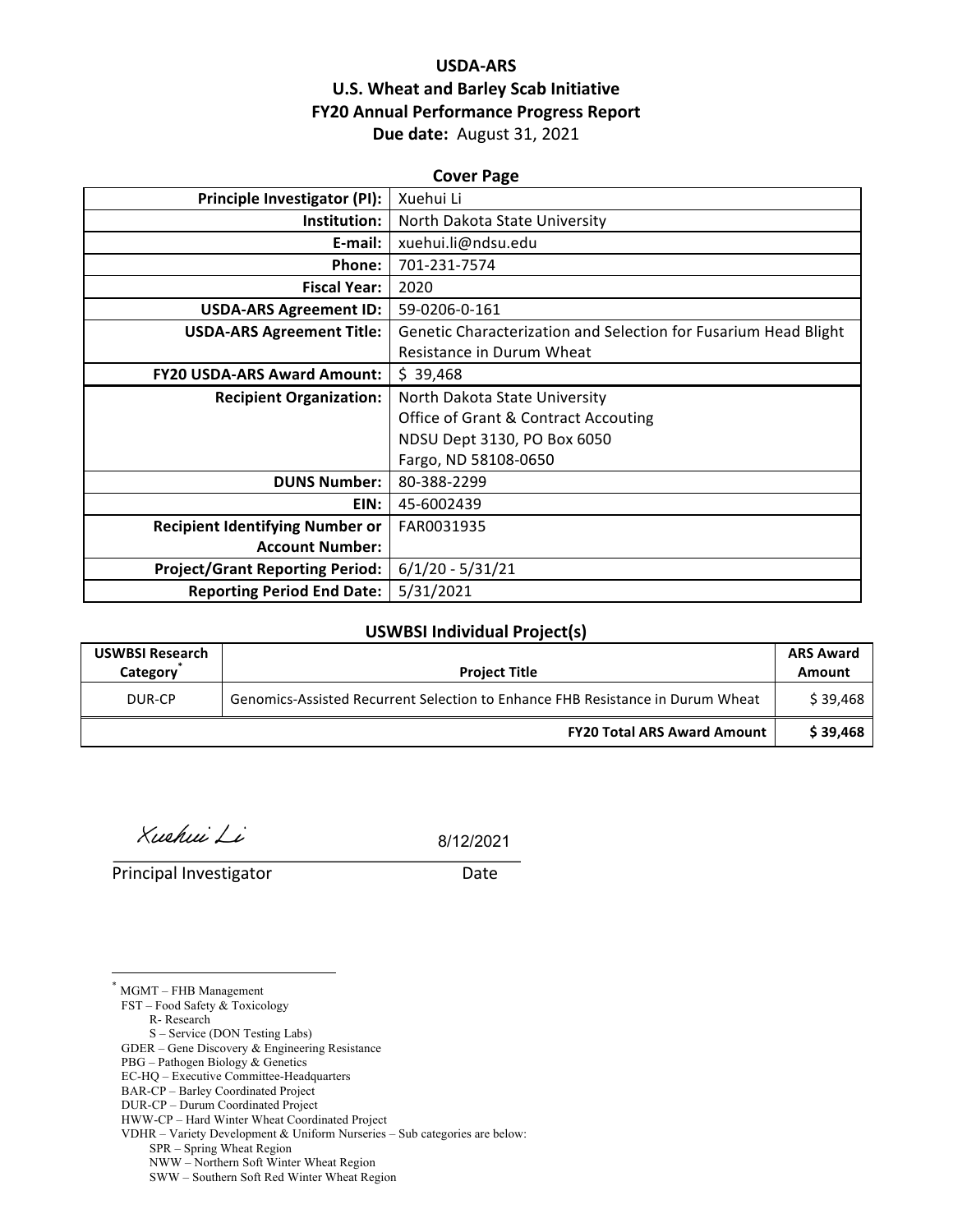**Project 1:** *Genomics‐Assisted Recurrent Selection to Enhance FHB Resistance in Durum Wheat*

### **1. What are the major goals and objectives of the research project?**

- (1) Improve FHB resistance of a durum wheat population through recurrent selection
- (2) Explore genomics‐assisted selection to enhance the efficiency of recurrent selection
- (3) Develop new durum wheat inbred lines with improved FHB resistance through introgression of resistance genes from hard red spring wheat
- **2. What was accomplished under these goals or objectives?** *(For each major goal/objective, address these three items below.)*

### **a) What were the major activities?**

#### *Towards Objective1*

A total of 150 S1 families of a C2 population were evaluated for FHB severity at two locations, Fargo and Prosper in 2021. Top 15 families will be selected. The 150 S1 families were also evaluated in greenhouse. Top 2 plants from each of the top 15 selected families were selected and are being intercrossed to generate C3 population.

#### *Towards Objective 2*

The 150 parents of the C2 population were genotyped using 90K SNP array in 2021. Genomic selection models are bing developed and validated using the genotyping data along with phenotypic data collected from the C1 and C2 populations.

#### *Towards Objective 3*

Top five half‐sib families from our hard red spring wheat recurrent selection C1 population with great FHB resistance was selected and crossed to durum wheat cultivar Riveland. Over 500  $F_2$  or BC1F1 progenies from the hexaploid/tetraploid (6x/4x) crosses were planted and then the fertile ones were self-pollinated. Their  $F_3$  or BC1F2 progenies are being evaluated for FHB severity in greenhouse.

## **b) What were the significant results?**

Using historical FHB severity data collected from NDSU durum wheat breeding program, an initial GS model was developed with a good prediction accuracy of 0.55 for FHB severity.

#### **c) List key outcomes or other achievements.**

Some durum wheat S1 families from our recurrent selection population showed better FHB resistance than check cultivar Riveland.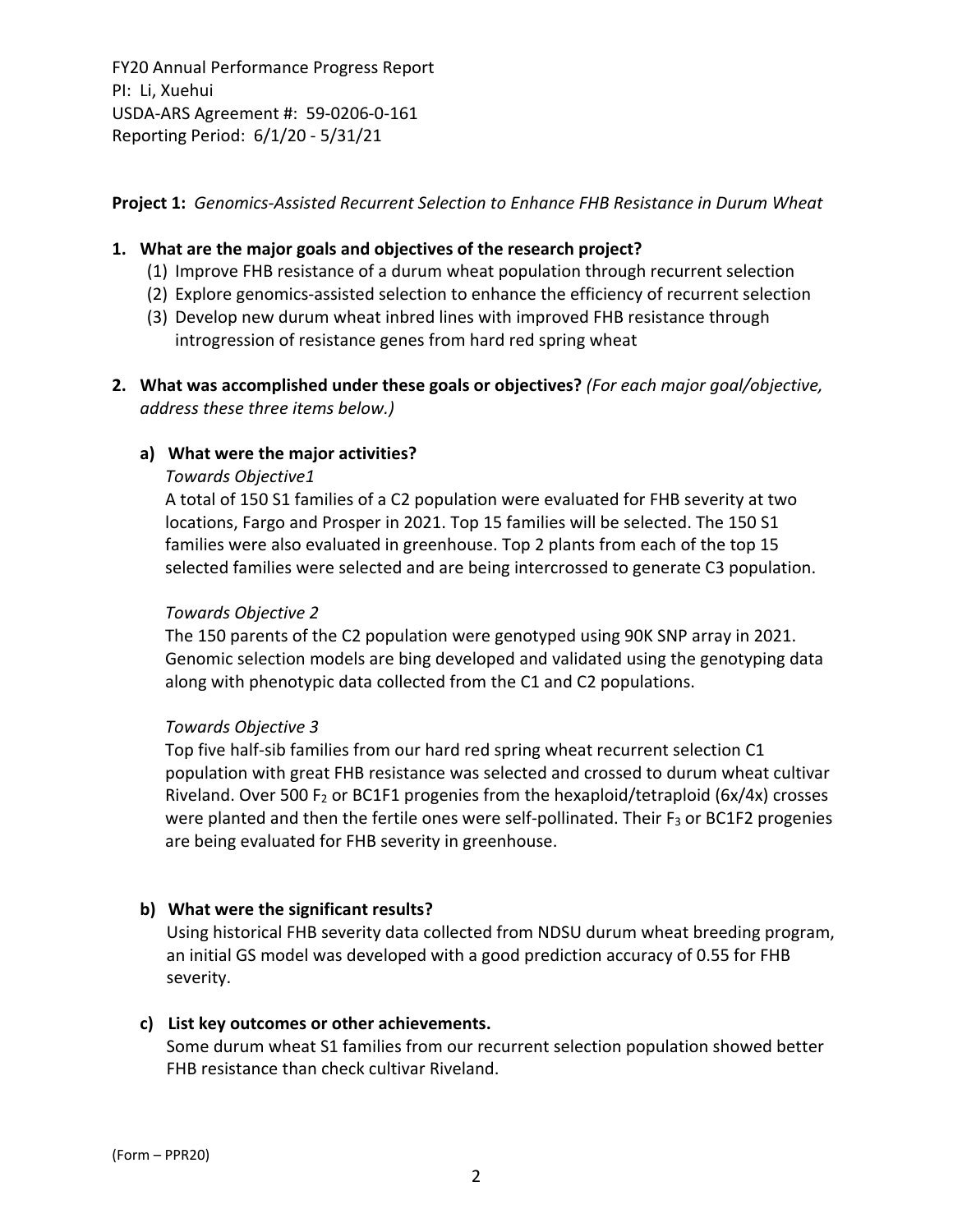**3. Was this research impacted by the COVID‐19 pandemic (i.e. university shutdowns and/or restrictions, reduced or lack of support personnel, etc.)? If yes, please explain how this research was impacted or is continuing to be impacted.**

None.

#### **4. What opportunities for training and professional development has the project provided?**

All members of my group including graduate students and hourly students have been involved in inoculation and disease scoring in greenhouse and field nurseries. This provided them a training opportunity for phenotypic evaluation of FHB resistance.

#### **5. How have the results been disseminated to communities of interest?**

The results of FHB resistance of our recurrent selection population and other germplasm were shared with wheat breeders and research scientists through personal communication and the annual FHB Forum.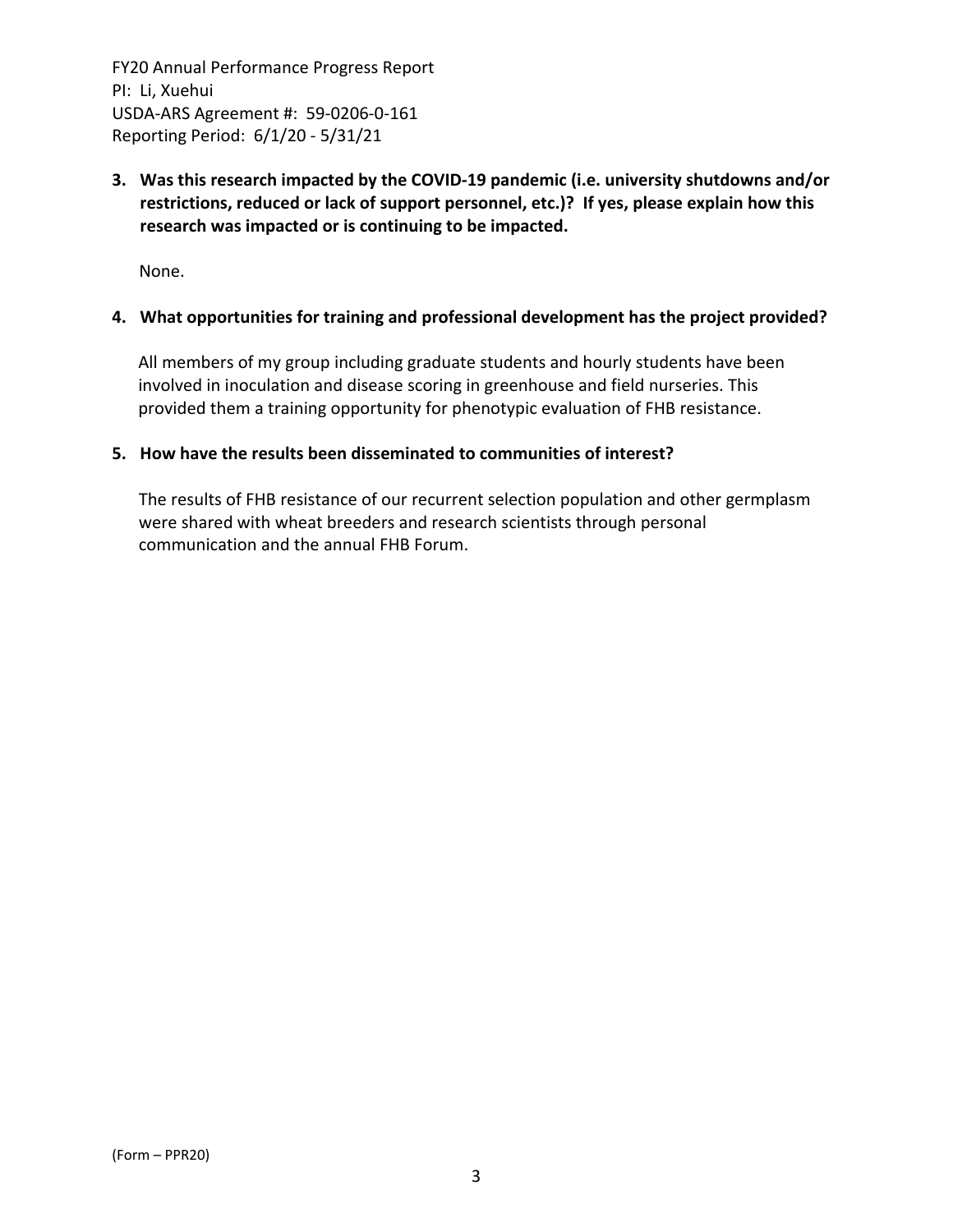## **Training of Next Generation Scientists**

**Instructions:** Please answer the following questions as it pertains to the FY20 award period (6/1/20 ‐ 5/31/21). The term "support" below includes any level of benefit to the student, ranging from full stipend plus tuition to the situation where the student's stipend was paid from other funds, but who learned how to rate scab in a misted nursery paid for by the USWBSI, and anything in between.

**1. Did any graduate students in your research program supported by funding from your USWBSI grant earn their MS degree during the FY19 award period?** No

**If yes, how many?** Click to enter number here.

**2. Did any graduate students in your research program supported by funding from your USWBSI grant earn their Ph.D. degree during the FY19 award period?** No

**If yes, how many?** Click to enter number here.

**3. Have any post docs who worked for you during the FY19 award period and were supported by funding from your USWBSI grant taken faculty positions with universities?** No

**If yes, how many?** Click to enter number here.

**4. Have any post docs who worked for you during the FY19 award period and were supported by funding from your USWBSI grant gone on to take positions with private ag‐ related companies or federal agencies?** No

**If yes, how many?** Click to enter number here.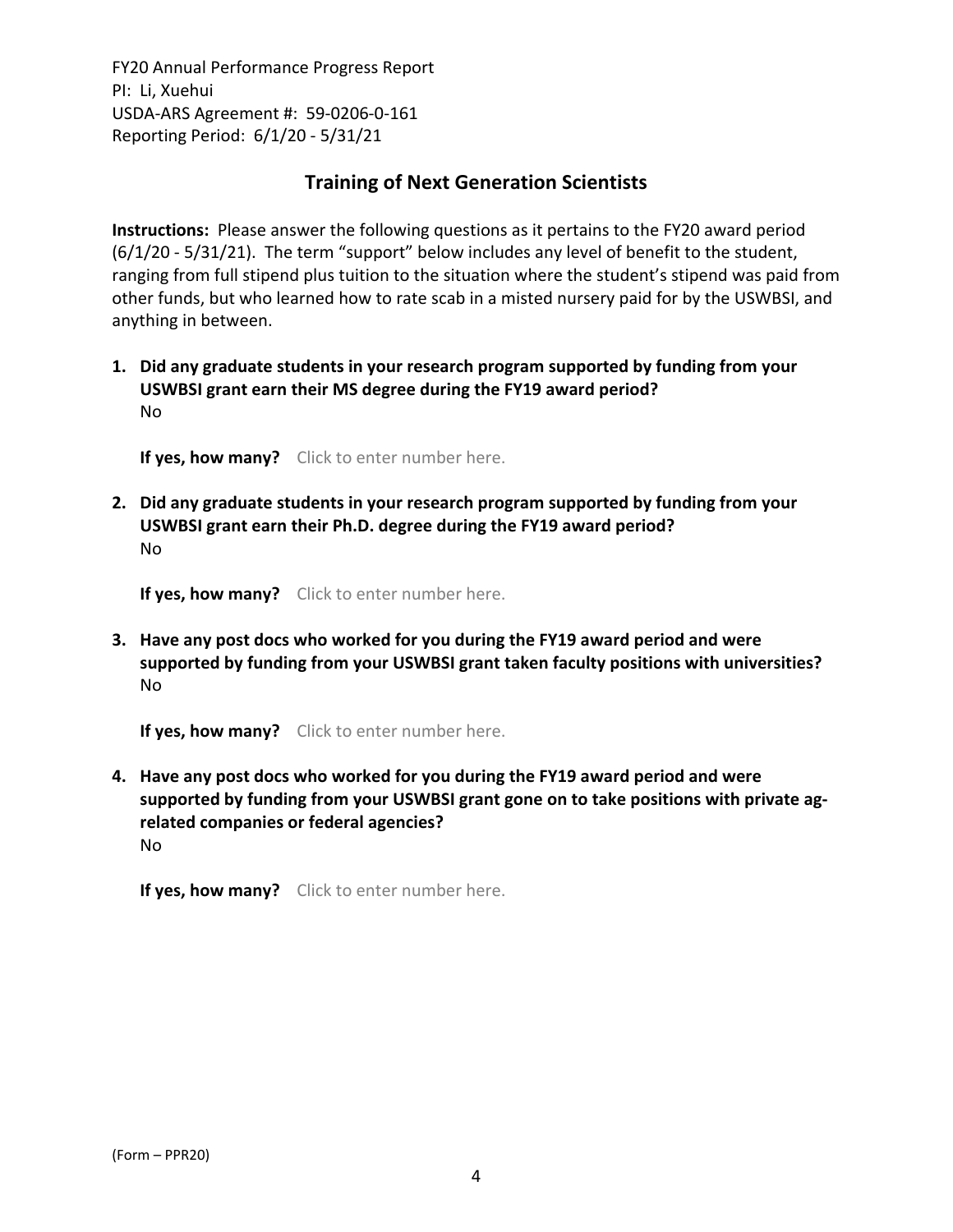# **Release of Germplasm/Cultivars**

**Instructions:** In the table below, list all germplasm and/or cultivars released with full or partial support through the USWBSI during the FY20 award period (6/1/20 - 5/31/21). All columns must be completed for each listed germplasm/cultivar. Use the key below the table for Grain Class abbreviations. 

|                                   | <b>Grain Class</b>    | <b>FHB Resistance</b>                                  | <b>FHB</b><br>Rating           | Year<br><b>Released</b> |
|-----------------------------------|-----------------------|--------------------------------------------------------|--------------------------------|-------------------------|
| <b>Name of Germplasm/Cultivar</b> |                       |                                                        | $(0-9)$                        |                         |
| Nothing to report.                | Select Grain<br>Class | Select what represents<br>your most resistant<br>check | Enter as<br>text 0-9<br>rating | Select Year             |
| Click here to enter text.         | Select Grain<br>Class | Select what represents<br>your most resistant<br>check | Enter as<br>text 0-9<br>rating | Select Year             |
| Click here to enter text.         | Select Grain<br>Class | Select what represents<br>your most resistant<br>check | Enter as<br>text 0-9<br>rating | Select Year             |
| Click here to enter text.         | Select Grain<br>Class | Select what represents<br>your most resistant<br>check | Enter as<br>text 0-9<br>rating | Select Year             |
| Click here to enter text.         | Select Grain<br>Class | Select what represents<br>your most resistant<br>check | Enter as<br>text 0-9<br>rating | Select Year             |
| Click here to enter text.         | Select Grain<br>Class | Select what represents<br>your most resistant<br>check | Enter as<br>text 0-9<br>rating | Select Year             |
| Click here to enter text.         | Select Grain<br>Class | Select what represents<br>your most resistant<br>check | Enter as<br>text 0-9<br>rating | Select Year             |
| Click here to enter text.         | Select Grain<br>Class | Select what represents<br>your most resistant<br>check | Enter as<br>text 0-9<br>rating | Select Year             |
| Click here to enter text.         | Select Grain<br>Class | Select what represents<br>your most resistant<br>check | Enter as<br>text 0-9<br>rating | Select Year             |
| Click here to enter text.         | Select Grain<br>Class | Select what represents<br>your most resistant<br>check | Enter as<br>text 0-9<br>rating | Select Year             |
| Click here to enter text.         | Select Grain<br>Class | Select what represents<br>your most resistant<br>check | Enter as<br>text 0-9<br>rating | Select Year             |
| Click here to enter text.         | Select Grain<br>Class | Select what represents<br>your most resistant<br>check | Enter as<br>text 0-9<br>rating | Select Year             |
| Click here to enter text.         | Select Grain<br>Class | Select what represents<br>your most resistant<br>check | Enter as<br>text 0-9<br>rating | Select Year             |
| Click here to enter text.         | Select Grain<br>Class | Select what represents<br>your most resistant<br>check | Enter as<br>text 0-9<br>rating | Select Year             |

NOTE: Leave blank if you have nothing to report or if your grant did NOT include any VDHR-related projects.

**NOTE:** List the associated release notice or publication under the appropriate sub-section in the 'Publications' section of the FPR.